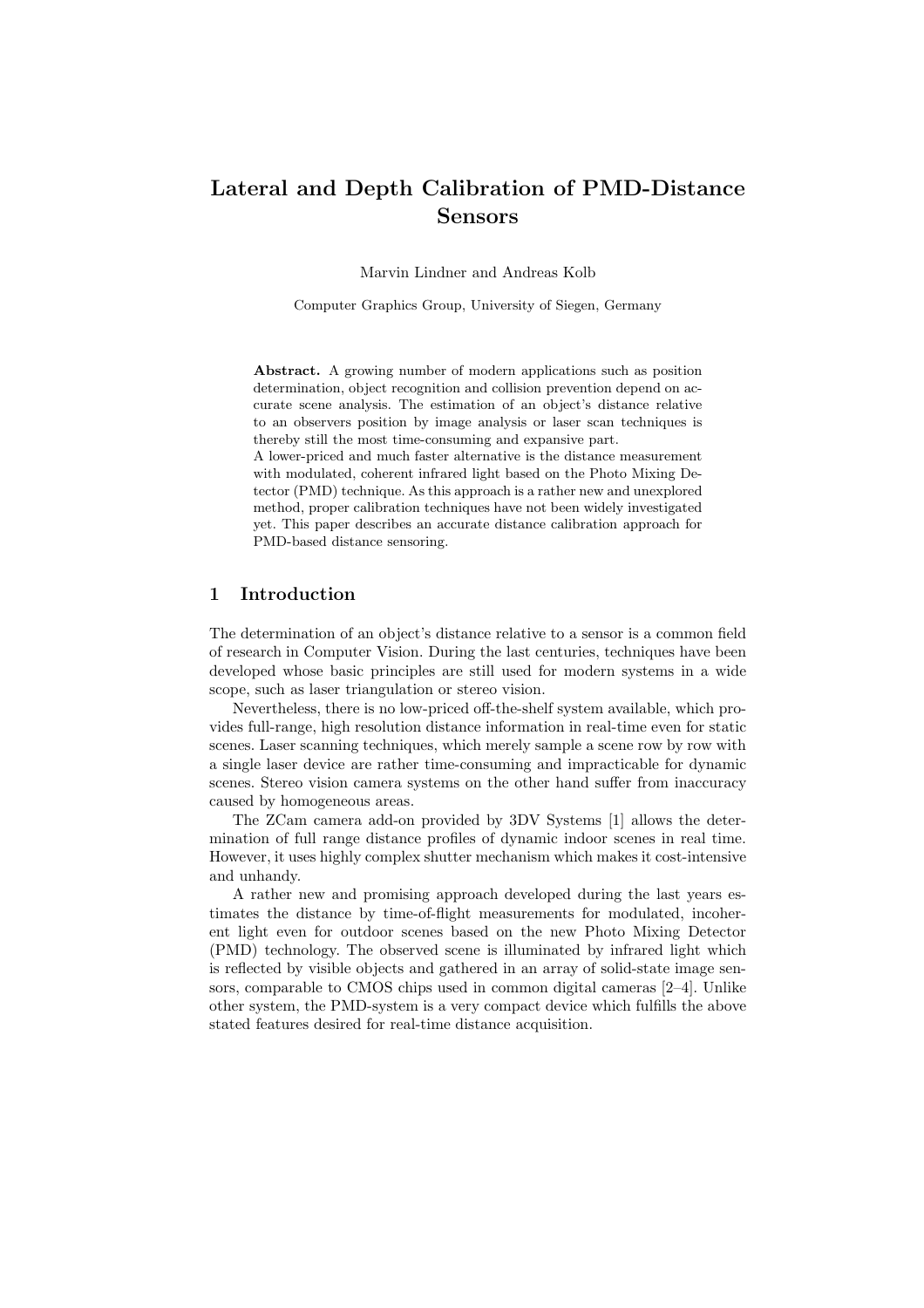2 Marvin Lindner and Andreas Kolb

The contribution of this paper is a calibration model for the very complex and lightly explored distance mapping process of the PMD. This includes lateral and distance calibration by deviation analysis.

A short overview about the PMD's functionality and known PMD-calibration techniques is given in Sec. 2. Our calibration model in general is described in Sec. 3. A detailed description of the lateral and the distance calibration is given afterwards in the Sec. 4 and 5. Finally, the results are discussed in Sec. 6 which leads to a short conclusion of the presented work.

# 2 Related Work

### 2.1 Photo Mixing Detector (PMD)

By sampling and correlating the incoming optical signal with a reference signal directly on a pixel, the PMD is able to determine the signal's phase shift and thus the distance information by a time-of-flight approach [2–4].

Given a reference signal  $q(t)$ , which is used to modulate the incoherent illumination, and the optical signal  $s(t)$  incident in a PMD pixel, the pixel samples the correlation function  $c(\tau)$  for a given phase shift  $\tau$ :

$$
c(\tau) = s \otimes g = \lim_{T \to \infty} \int_{-T/2}^{T/2} s(t) \cdot g(t + \tau) dt.
$$

For a sinusoidal signal, some trigonometric calculus yields

$$
s(t) = \cos(\omega t),
$$
  $g(t) = k + a\cos(\omega t + \phi),$   $c(\tau) = \frac{a}{2}\cos(\omega \tau + \phi)$ 

where  $\omega$  is the modulation frequency,  $a$  is the amplitude of the incident optical signal and  $\phi$  is the phase offset relating to the object distance. The modulation frequency defines the distance unambiguousness. The demodulation of the correlation function is done using several samples of  $c(\tau)$  obtained by four sequential PMD raw images  $A_i = c(i \cdot \frac{\pi}{2})$ :

$$
\phi = \arctan\left(\frac{A_3 - A_1}{A_0 - A_2}\right), \qquad a = \frac{\sqrt{(A_3 - A_1)^2 + (A_0 - A_2)^2}}{2}.
$$
 (1)

The manufacturing of a PMD chip corresponds to standard CMOS-manufacturing processes which allows a very economic production of a device which is, due to an automatic suppression of background light, suitable for indoor as well as outdoor scenes.

Current devices provide a resolution of  $48\times64$  or  $160\times120$  px at 20 Hz, which is of high-resolution in the context of depth sensing but still of low-resolution in terms of image processing. A common modulation frequency is 20 MHz, resulting in an unambiguous distance range of 7.5 m.

An approach to overcome the limited resolution of the PMD camera is its combination with a 2D-sensor [5].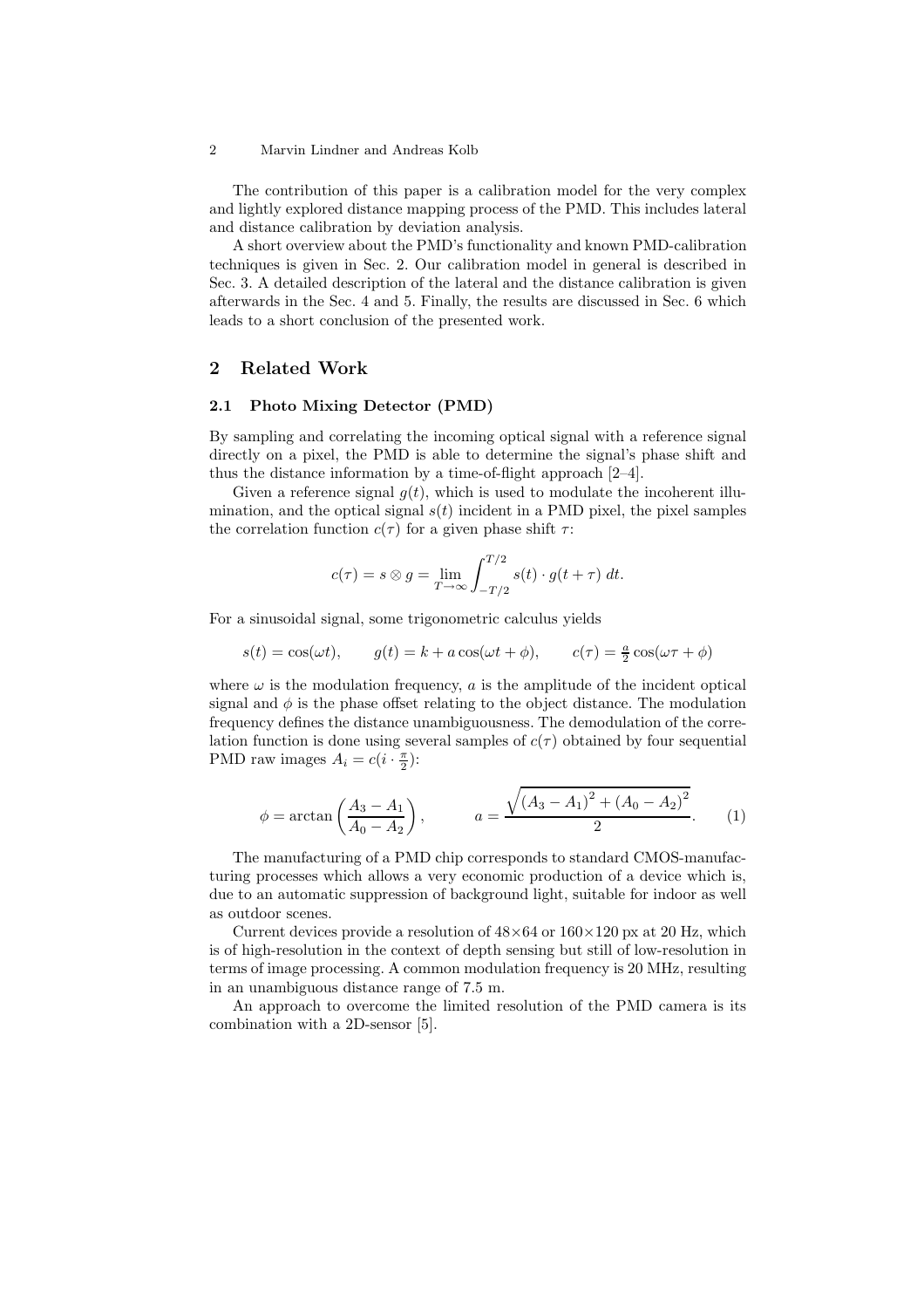### 2.2 Calibration

The calibration of common 2D cameras is a highly investigated subject mainly using point correspondences, vanishing lines or information from camera motion. Several approaches using planar calibration targets has been proposed during the recent years which use homographies and dual-space geometries [6–8], for example.

A first distance calibration approach in the context of a PMD was done by Kuhnert and Stommel [9]. Here, the phase-difference for the average of 5x5 center pixel has been related to the true distance inside a certain range by a simple line fitting for few distance samples only. After a correction of a given input image, a min/max depth map has been calculated by examine the neighbors of each pixel, which leads to a confidence interval for the true distance information.

# 3 PMD Calibration

Before we start to describe the individual calibration steps in more detail, a short overview about the camera calibration and the calibration model designed for the PMD camera is given.

In order to perform a full calibration of a given PMD camera, the calibration process is decomposed into two separate calibration steps:

- 1. a lateral calibration already known from classical 2D sensors and
- 2. a calibration of the distance measuring process.

One main reason for the distance distortion in the PMD camera is a systematic error due to the demodulation of the correlation function. Beside that, there a several factors like the IR-reflectivity and the orientation of the object that may lead to insufficient incident light to a PMD pixel and thus to an incorrect distance measurement. Additionally, the demodulation distance assumes homogeneity inside the solid angles corresponding to a PMD pixel. In reality different distances inside a solid angle appear and lead to superimposed reflected light reducing its amplitude and introducing a phase shift.

The only indicator about the accuracy of an individual distance endowed by the PMD camera is given by the amplitude  $a$  of the correlation function, which incorporates saturation, distance homogeneity, object reflectivity and object orientation (see Eq. 1).

The presented depth calibration model does not take full account of all known effects stated above. In the first instance, we rather want to concentrate on measurement deviations caused by manufacturing inaccuracies and the systematic error. Errors due to object reflectivity and distance inhomogeneity are subject to future work.

# 4 Lateral Calibration

The lateral calibration is the classical computer vision approach for determining camera specific informations such as radial lens distortion, focal length f and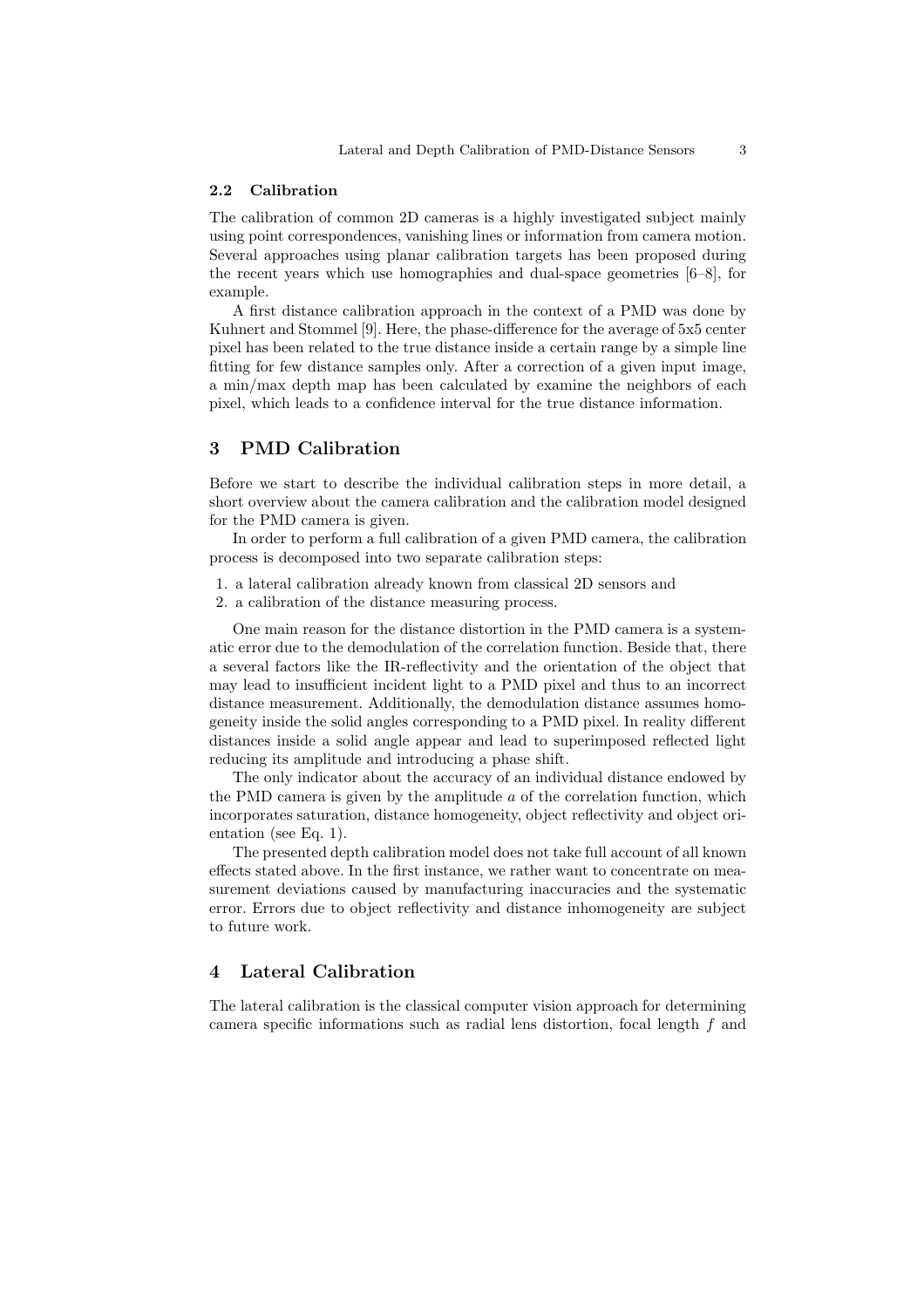#### 4 Marvin Lindner and Andreas Kolb

real image center  $(c_x, c_y)$ . Given these parameters, the perspective projection **x** of a point **X** in space is defined by  $\lambda \mathbf{x} = K H_0 \mathbf{X}$  [10–12]. K is the matrix of the camera depending intrinsic parameters and  $\Pi_0$  represents the standard perspective projection.

$$
K = K_s K_f = \begin{bmatrix} f/s_x =: f_x & 0 & c_x \\ 0 & f/s_y =: f_y & c_y \\ 0 & 0 & 1 \end{bmatrix}, \ H_0 = \begin{bmatrix} 1 & 0 & 0 & 0 \\ 0 & 1 & 0 & 0 \\ 0 & 0 & 1 & 0 \end{bmatrix}
$$

The lens distortion is commonly modeled by a polynomial of 4th degree [13]:

$$
x_d = c_x + (x - c_x)(1 + a_1r^2 + a_2r^4 + 2t_1\tilde{y} + t_2(r^2/\tilde{x} + 2\tilde{x}))
$$
  
\n
$$
y_d = c_y + (y - c_y)(1 + a_1r^2 + a_2r^4 + 2t_2\tilde{x} + t_1(r^2/\tilde{y} + 2\tilde{y}))
$$

where  $r^2 = \tilde{x}^2 + \tilde{y}^2$  and  $\tilde{\mathbf{x}} = (\tilde{x}, \tilde{y}, 1)$  are the projected coordinates  $\lambda \tilde{\mathbf{x}} = \Pi_0 \mathbf{X}$ .

The main goal of the PMD lateral calibration described in this section, is to investigate common calibration methods for the calibration of the low resolution PMD camera of at most  $160\times120$  pixel. We therefore decided to analyze the behavior of an existing calibration module included in Intel's OpenCV library [14], which is based on techniques described by Bouguet [8], This approach uses at least three different views of a planer checkerboard to estimate the intrinsic parameters as well as the radial distortion coefficients.

The lateral calibration has been tested by interactively passing new PMD images of a 4x7 checkerboard to the calibration module until the intrinsic parameters remained to be stable inside a certain range (see Fig 1). We therefore calculate the average of 5 images at a time to additionally suppress noise inside the grayscale image, which might negatively influence the pattern recognition. In order to further increase the detection rate and improve the visual feedback, we add an initial histogram normalization to enhance the low contrast of the PMD grayscale image.

Before passing the pre-processed PMD grayscale to the pattern recognition stage, a scaling of the whole image is necessary. This is due to the fact, that the applied search window for the corner detection of the size 5×5 px covers too many pixels in the low resolution PMD image. Thus, the PMD-image is scaled to 480×360 px using a bi-linear resampling strategy. Higher order resampling, e.g. bi-cubic, leads to slightly more robust corner detection.

Overall, both the intrinsic parameters as well as the distortion coefficients were detected sufficiently robust in most of the experiments (see Fig. 1).

# 5 Distance Calibration

After the lateral calibration of the PMD-image, the distance information remains to be calibrated. The following sections describe the distance calibration model itself along with the data analysis which is the basis for the calibration model.

As basis for the distance calibration, a series of reference measurements for known distances have been made. As reference data for the calibration analysis 5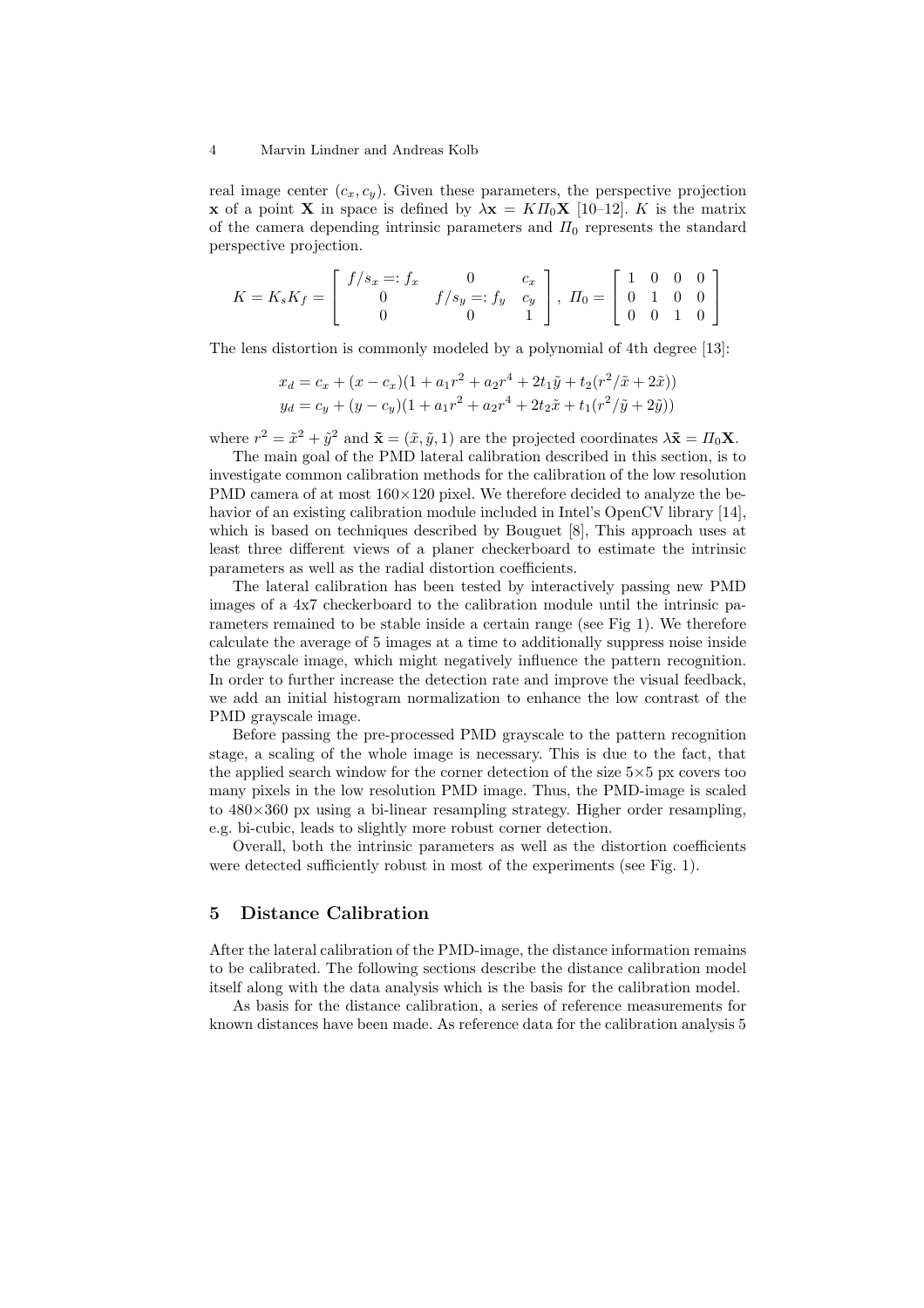

Fig. 1. Example of an PMD image before (left) and after a lateral calibration (right). Reference points hase been marked by a line stripe.

images in the range of 0.75–7.5 m with a spacing of 10 cm have been carried out. The 68 references distance images have been captured with a  $48\times64$  PMD-sensor acquiring data of a planar, semi-reflective panel.

Figure 2 shows the distance distortion, i.e. the difference between the measured and expected distance in each pixel for the depth images. The result exhibits an oscillating error with large variance in the close-up range. The latter can be explained by an constant exposure-time, which has been has been set up for for medium distances of 4-7 m.

To compensate the distance deviation the distance calibration is done in two distinguished steps (see Fig. 3):

- 1. a global distance adjustment for the entire image and
- 2. a local per pixel (pre-) adaption to obtain better results for the global adjustment and to compensate remaining deviation.

# 5.1 Global Distance Calibration

The main idea is to use a function of higher complexity for the global adjustment, in order to get a much simpler adjustment for the per-pixel calibration. The perpixel calibration uses linear adjustment, thus being storage-efficient concerning the overall number of calibration parameters.

Given the periodicity if the distance error, one attempt would be to use sinusoidal base-function for the correction (see Fig. 2). Our approach uses uniform, cubic B-splines instead. B-splines exhibit a better local control and, even more important for online-calibration tasks, the evaluation of B-spline always requires a constant number of operations, in our case the evaluation of a cubic polynomial.

A segmentation of the distance images is applied in order to remove outlayers due to oversaturation. This has been done by examining the pixel's amplitude of the optical signal, which is a direct indicator for the reliability of the measured value (see Sec. 2.1).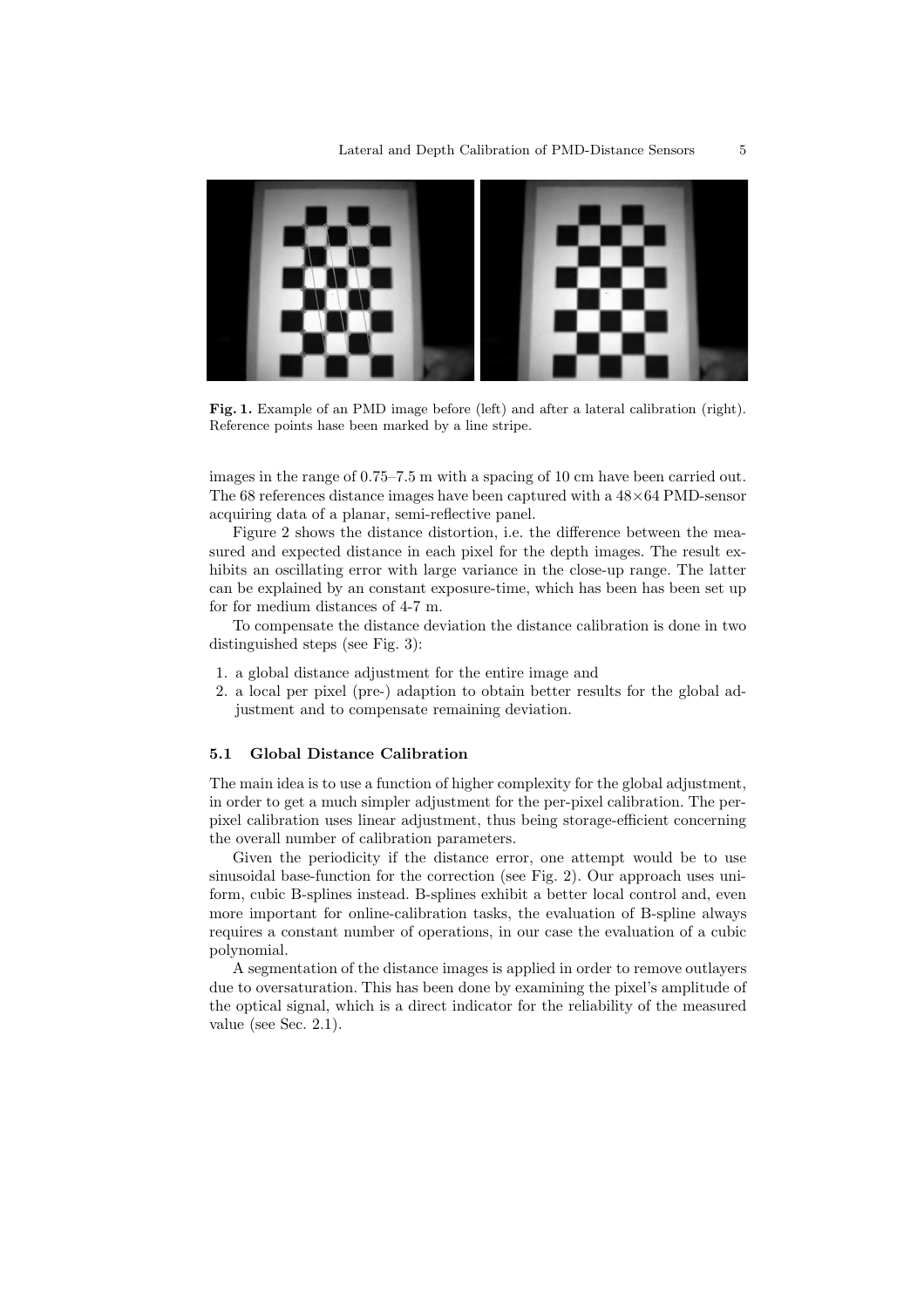

Fig. 2. Deviation between the measured and the expected distance as function of the measured distance (gray) for image depth information between 0.75-7.5 m and the fitted B-spline (red).



Fig. 3. The distance calibration process.

In order to identify the optimal number of control points, an iterative leastsquare fitting for B-spline curves  $b_{\text{glob}}(d) = \sum_{l=0}^{m} c_l \cdot B_l^3(d)$  is performed. In this approach, the number of control points  $m$  is successively increased, until the approximation error  $||A\mathbf{c} - \mathbf{b}||^2$  with

$$
A=\left[B_i^3(d_J)\right]_{\substack{i=0,\ldots,m\\J=(x,y,k)}},\quad \mathbf{c}=\left[c_i\right]_{i=0,\ldots,m},\quad \mathbf{b}=\left[p_J\right]_{J=(x,y,k)}
$$

is below a given threshold or m exceeds a maximum. Here  $d_J = d(x, y, k)$  is the measured distance at pixel  $(x, y)$  of distance-image k and  $p<sub>J</sub>$  is the difference to the real distance to the plane in image  $k$ . The resulting system of linear equations can be solved for the control points  $\mathbf{c} = (A^T A)^{-1} A^T \mathbf{b}$ .

The global adjustment of the distance  $d(x, y, k)$  due to the determined fitted B-spline curve  $b_{\text{glob}}$  is simply

$$
d_{glob}(x, y, k) = d(x, y, k) - b_{glob}(d(x, y, k))
$$
\n(2)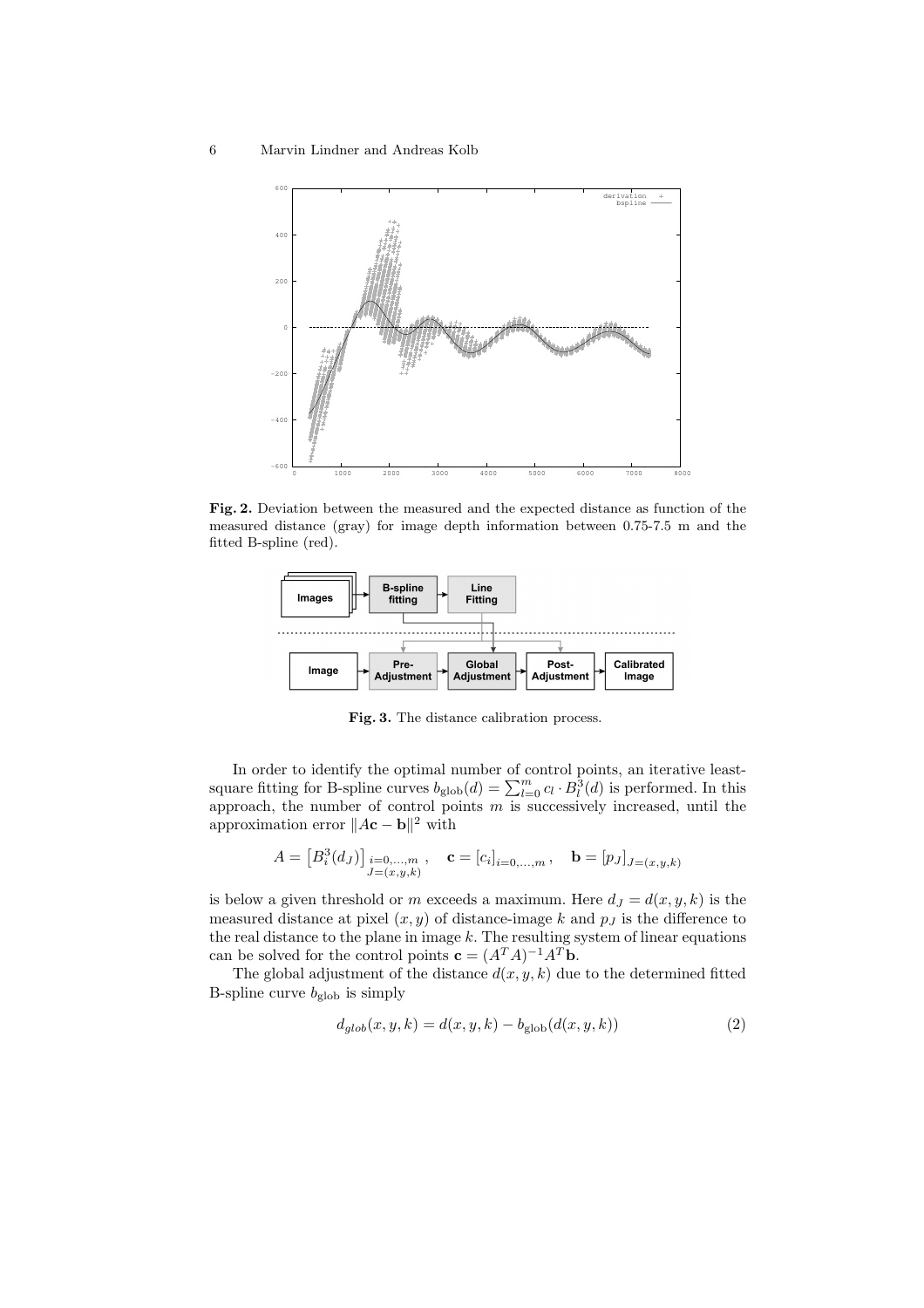

Fig. 4. Original (gray) and adjusted deviation (dashed red) between the measured and the expected distance for measured distances between 3.75 - 7.5 meter. Top: global correction only, bottom: additional pre-adjustment.

Applying this global correction, we obtain an improved distance accuracy. Figure 4, top, shows the error functions for some pixels in the uncorrected and the globally corrected situation.

### 5.2 Per-Pixel Distance Calibration

An even better result can be achieved by additionally taking individual pixel inaccuracies into account. Up to this point we have discussed the main idea of the global distance calibration process, but have not really considered which distance to adjusted:

- 1. the polar distance  $d^p(x, y, k)$  given by the PMD camera, which reflects the natural time-of-flight point of view for a central perspective or
- 2. the according Cartesian coordinates  $d^c(x, y, k)$  after the conversion with  $\alpha_x = \arctan((x-c_x)/f_x)$  and  $\beta_{xy} = \arctan((c_y-y)/((x-c_x)\cdot \frac{f_y}{f_x})$  $(\frac{f_y}{f_x})^2 + f_y^2)^{0.5}$ ):

$$
d^{c}(x, y, k) = \cos \alpha_{x} \cdot \cos \beta_{xy} \cdot d^{p}(x, y, k)
$$

The calibration process for both coordinates systems differ in the order of coordinate transformation and distance adjustment. First, the case of Cartesian coordinates is discussed. Here, the process of B-spline fitting can be simplified by using mean values w.r.t. known plane distances. The average mean  $d_{avg}(k)$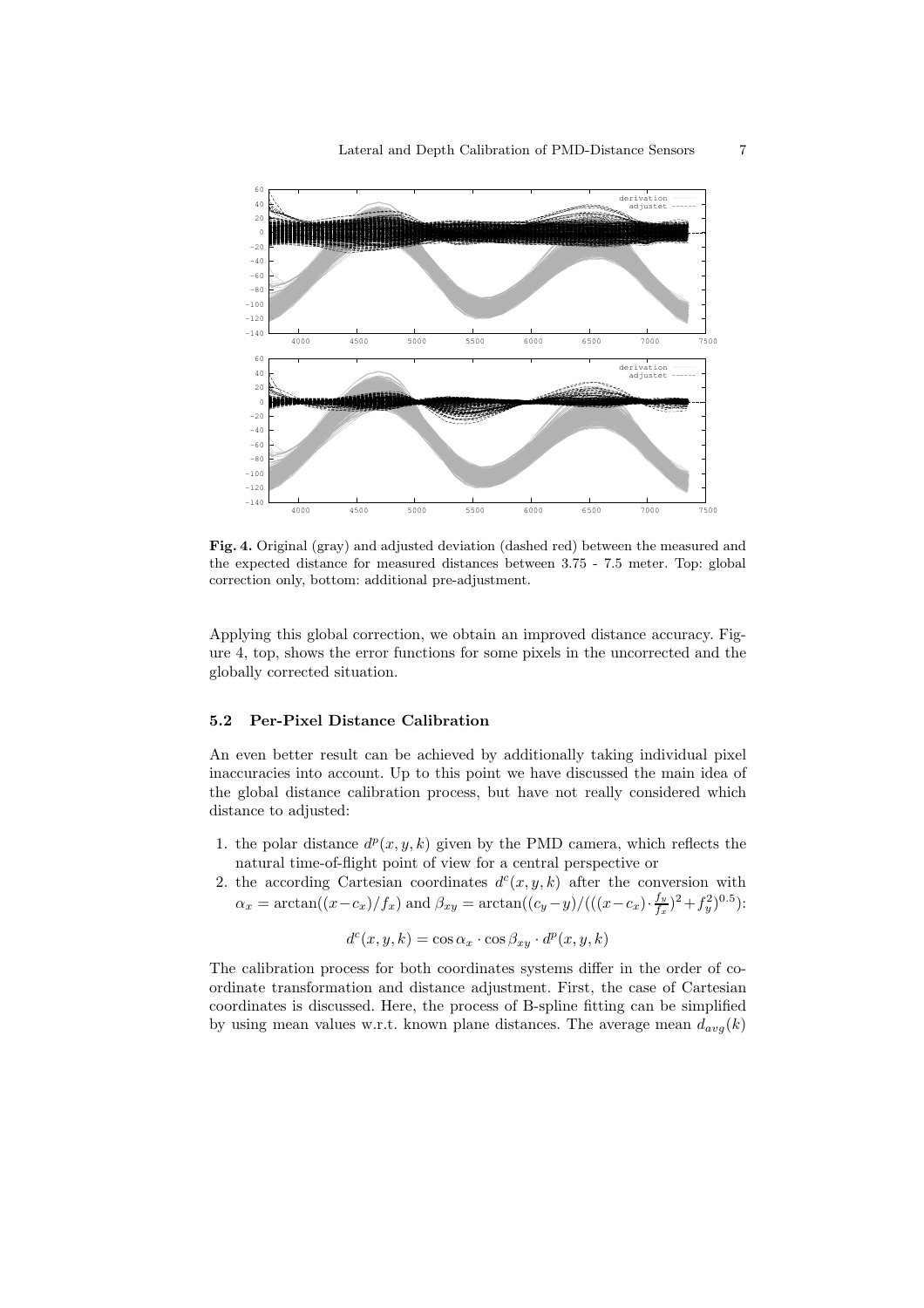#### 8 Marvin Lindner and Andreas Kolb

of all per-pixel distances  $d(x, y, k)$  in distance image k can be used for B-spline fitting to reduce the number of sample points.

As the B-spline fitting relates to an average deviation between the distance  $d(x, y, k)$  and the expected distance  $d_{ref}(x, y, k)$ ,

$$
b(d(x, y, k)) \approx d_{avg}(k) - d_{ref}(x, y, k),
$$
\n(3)

an evaluation of the B-spline at a per-pixel distance leads to errors in the global adjustment. In order to reduce this error, a per-pixel pre-adjustment is applied, so that a pixel's distance closer matches the average distance  $d_{avg}$  over all distance images k. This is done by fitting a line  $l_{x,y}$  for pixel  $(x, y)$  minimizing

$$
\sum_{k} ||d(x, y, k) - d_{avg}(d(x, y, k))||^{2}.
$$

In the case of Cartesian coordinates  $d_{avg}^c$  is simply given by

$$
d_{avg}^c(k) = \frac{1}{n} \sum_{(x,y)} d^c(x,y,k)
$$

where *n* is the number of pixels  $(x, y)$  taken into account.

Unfortunately, such an image averaging is not possible in the case of polar coordinates. Here, we use the dependence between  $d_{avg}^p(k)$  and the B-spline  $b_{\text{glob}}(d)$  as stated in Eq. 3

$$
d_{avg}^p(k) \approx b_{glob}(d(x, y, k)) + d_{ref}^p(x, y, k)
$$

Thus, the overall distance calibration is given by

$$
d_c(x, y, k) = b_{glob}(d(x, y, k) - l_{x, y}(d(x, y, k)))
$$

To eliminate remaining distance deviations a second line fitting analog to the pre-adjustment can be performed. This time for the differences between the global corrected distances and the reference plane.

The comparison between the calibration of both coordinate systems, together with the remaining results, are given in the Sec. 6.

### 6 Results

The calibration process of the PMD camera was decomposed into two separate calibration steps for a lateral and distance calibration.

In the case of the lateral calibration we have been able to show that the estimation of the PMD intrinsic parameters is possible and stable (see Tab. 1). To achieve this, the PMD images have to be pre-processed. Here a normalization and a up-scaling with bi-linear resampling suffices to stabilize and speed-up the pattern recognition process. Occasionally, outliers have to be compensated by passing another pattern view to the calibration module.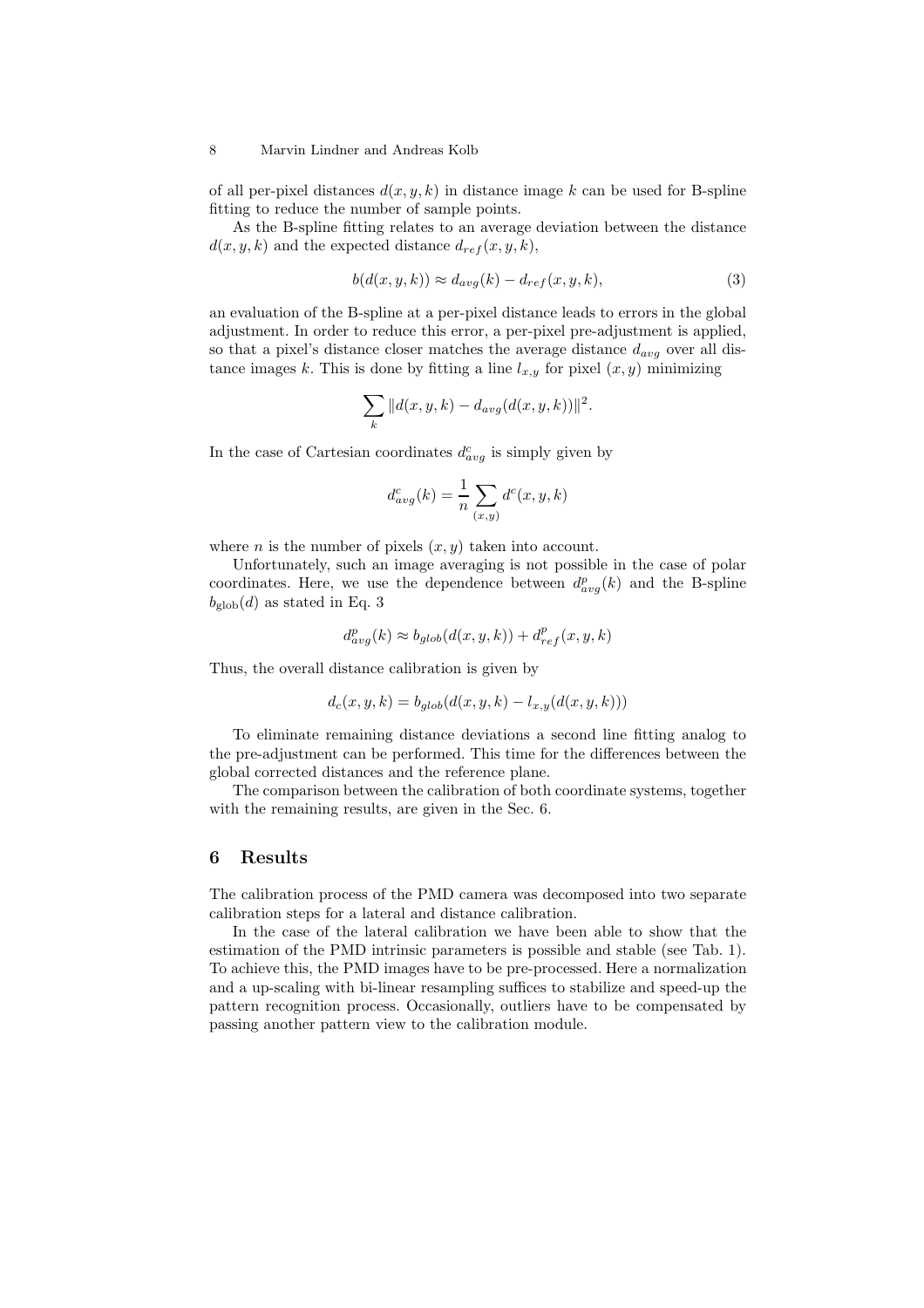|                                    | <b>Calibration Parameters</b> |                   |                   |  |
|------------------------------------|-------------------------------|-------------------|-------------------|--|
| Focal Length $(f_x, f_y)$          | 12.39, 12.36                  | 12.29, 12.28      | 12.30, 12.29      |  |
| Image Center $(c_x, c_y)$          | 77.49, 66.20                  | 76.27, 68.75      | 78.93, 63.34      |  |
| Radial Distortion $(r_1, r_2)$     | $-0.4869, 1.1313$             | $-0.4700, 1.2842$ | $-0.4824, 1.7011$ |  |
| Tangential Distortion $(t_1, t_2)$ | 0.0009, 0.0012                | 0.0000, 0.0048    | 0.0022, 0.0014    |  |

**Table 1.** Sample results of lateral calibration of a  $120 \times 160$  PMD camera. The manufacturers' value for the PMD camera are: focal length 12 mm, 0.04 mm pixel dimension.

| <b>Distance</b> | uncalibrated | global adiust. | $+$ pre-adjust. | $+$ post-adjust. |
|-----------------|--------------|----------------|-----------------|------------------|
| Polar           | 64.1421      | 7.50838        | 3.20462         | 2.87305          |
| Cartesian       | 64.1182      | 7.63023        | 3.11621         | 2.90705          |

Table 2. Average variance of distance deviation for all segmented pixel in the depth range of 3.75-7.5 m.

For the distance calibration we have been able to show, that both – polar and Cartesian adjustment – lead to the same results for a  $48\times64$  PMD camera (see Tab. 2). In both cases we reached a per-pixel precision of 10 mm or better, whereas the averaged variance for each pixel has been about 3 mm (see Fig. 4).

The only difference between both approaches is the B-spline fitting, as already mentioned in Sec. 5. By using Cartesian coordinates, it is possible to calculate an average mean distance for each image in order to reduce the number of sample points without changing the precision. This leads to a slight speed-up and less oscillation of the B-spline.

Due to the per-pixel line fitting, it turns out that a post-adjustment can be neglected as it leads to no further improvements. Therefore a global adjustment with pre-processing alone should be sufficient for an accurate distance calibration. A final example for a 3D distance adjustment is shown in Fig. 5.

# 7 Conclusions

This paper proposes a first approach to calibration of PMD distance sensors. In this context we are able to show a method for estimating the camera's intrinsic parameter. Furthermore we have been able to calibrate the distance data of a  $64\times48$  PMD camera with high accuracy. This approach directly carries over to PMD-sensors with higher resolution.

Further studies will consider how to combine high resolution 2D images and low resolution PMD images to get more detailed information for calibration and distance refinement, i.e. homogeneous surfaces or object outlines.

# 8 Acknowledgments

This work is partly supported by the German Research Foundation (DFG), KO-2960/5-1. Furthermore we would like to thank PMDTechnologies Germany.